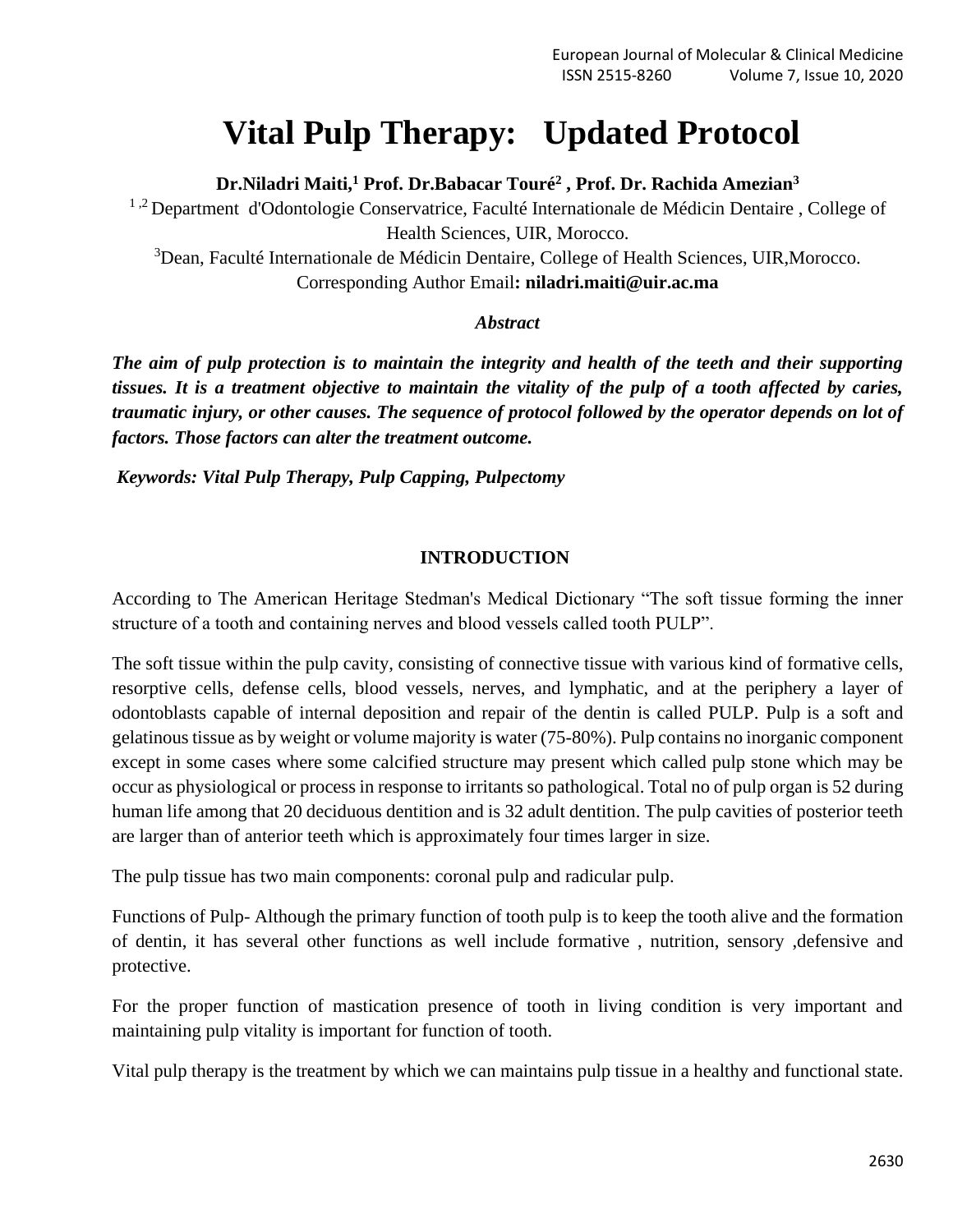Pulp vitality and function is important for both mature and immature teeth for it's survival. But in case of immature teeth root development is required (if possible) so preservation of pulp vitality is very important whenever possible. The main goal of vital pulp therapy is to preserve the vitality of pulp and eradicate inflammatory reactions if it is in reversible state, to allow pulp tissue healing and to protect the pulp tissue from exogenous stimuli like mechanical, Bacterial, Trauma, chemical agents, iatrogenic and thermal to any dangerous damage.

# SOURCES OF PULPAL IRRITATION

- a) Mechanical
- b) Bacterial -
- I. Caries
- II. Accidental exposure
- III. Fracture
- IV. Percolation around a restoration
- V. Extension of infection from gingival sulcus
- VI. Periodontal pocket and abscess
- VII. Anachoresis (Process by which microorganisms get carried by the
	- bloodstream from another source localize on inflamed tissue)
- c) Thermal
- d) Trauma
- e) Chemical

# **IMPORTANCE OF PULP PROTECTION**

The primary objective of pulp protection is to maintain the integrity and health of the teeth and their supporting tissues. It is a treatment objective to maintain the vitality of the pulp of a tooth affected by caries, traumatic injury, or other causes. Especially in young permanent teeth with immature roots, the pulp is integral to continue apexogenesis. Long term retention of a permanent tooth requires a root with a favorable crown/root ratio and dentinal walls that are thick enough to with-stand normal function. Therefore, pulp preservation is a primary goal for treatment of the young permanent dentition. A tooth without a vital pulp, however, can remain clinically functional **[1].**

- a. to the chemical components of restorative materials.
- b. Thermal protection against temperature changes in the pulp.
- c. Electrical Mechanical protection during restorative procedures.
- d. Barrier protection against galvanic current.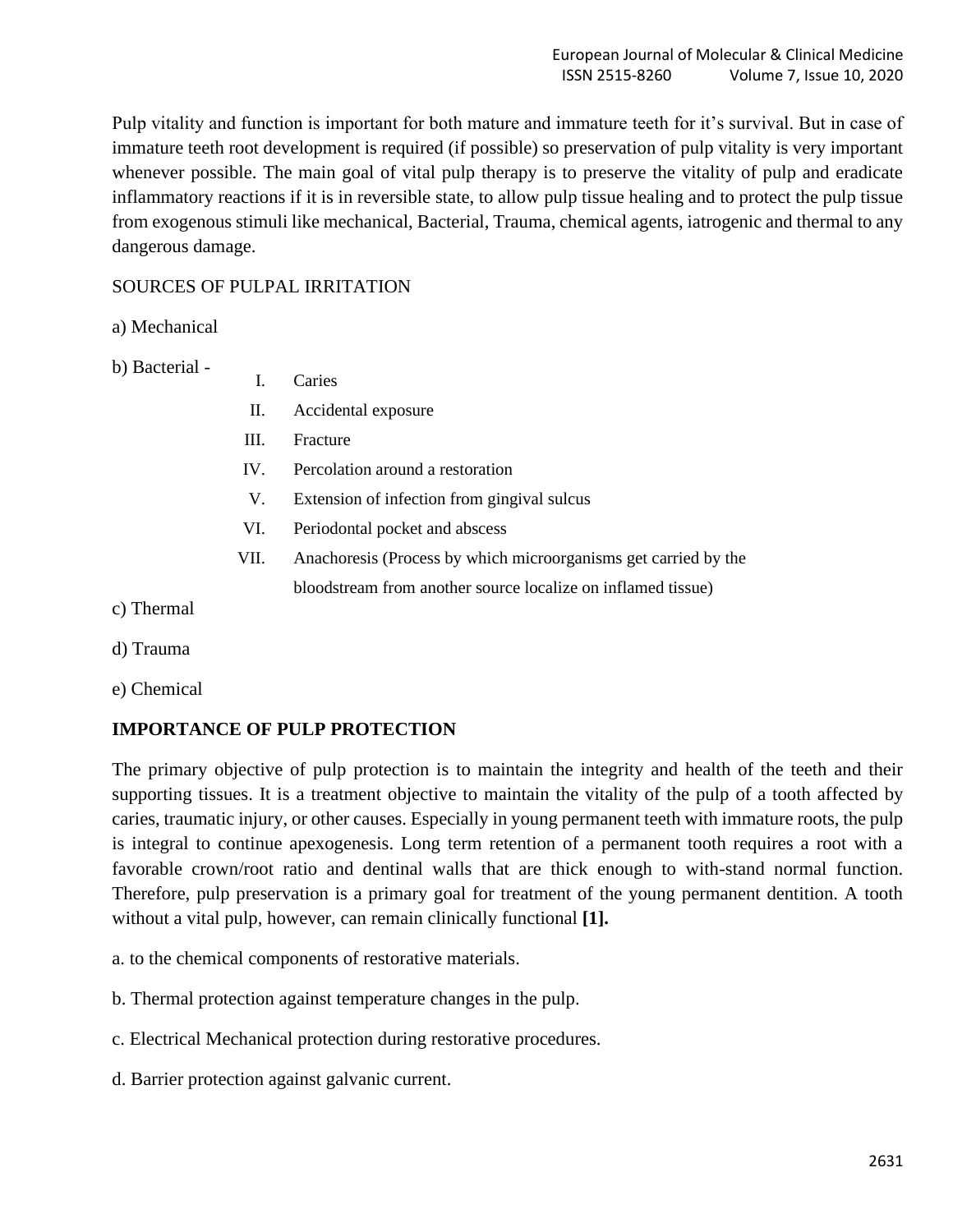- e. Pulp medication to allow pulp recovery in case of deep defects.
- f. Adequate seal at the restoration –tooth interface against bacterial ingress.

## **METHODS OF PULP PROTECTION**

A variety of clinical procedures have been used traditionally in restorative dentistry, with a considerable degree of success, although somewhat empirical and not always directed to the initiation of particular tissue events. The improvement in knowledge of molecular and cellular processes in dentine and pulp allows a better understanding the traditional procedures on these tissues.

**Indirect pulp capping**: Definition: Indirect pulp capping is defined as the application of a medicament over a thin layer of remaining carious dentin, after deep excavation, with no exposure of the pulp.

Indications:

The decision to undertake the indirect pulp capping procedure should be based on the following findings:

#### **1.History**

- a. Mild discomfort from chemical and thermal stimuli
- b. Absence of spontaneous pain

## **2. Clinical examination**

- a. Large carious lesion
- b. Absence of lymphadenopathy
- c. Normal appearance of adjacent gingiva
- d. Normal color of tooth

### **3. Radiographic examination**

- a. Large carious lesion in close proximity to the pulp
- b. Normal lamina dura
- c. Normal periodontal ligament space
- d. No interradicular or periapical radiolucency

**Contraindications.** Findings that contraindicate this procedure are listed below: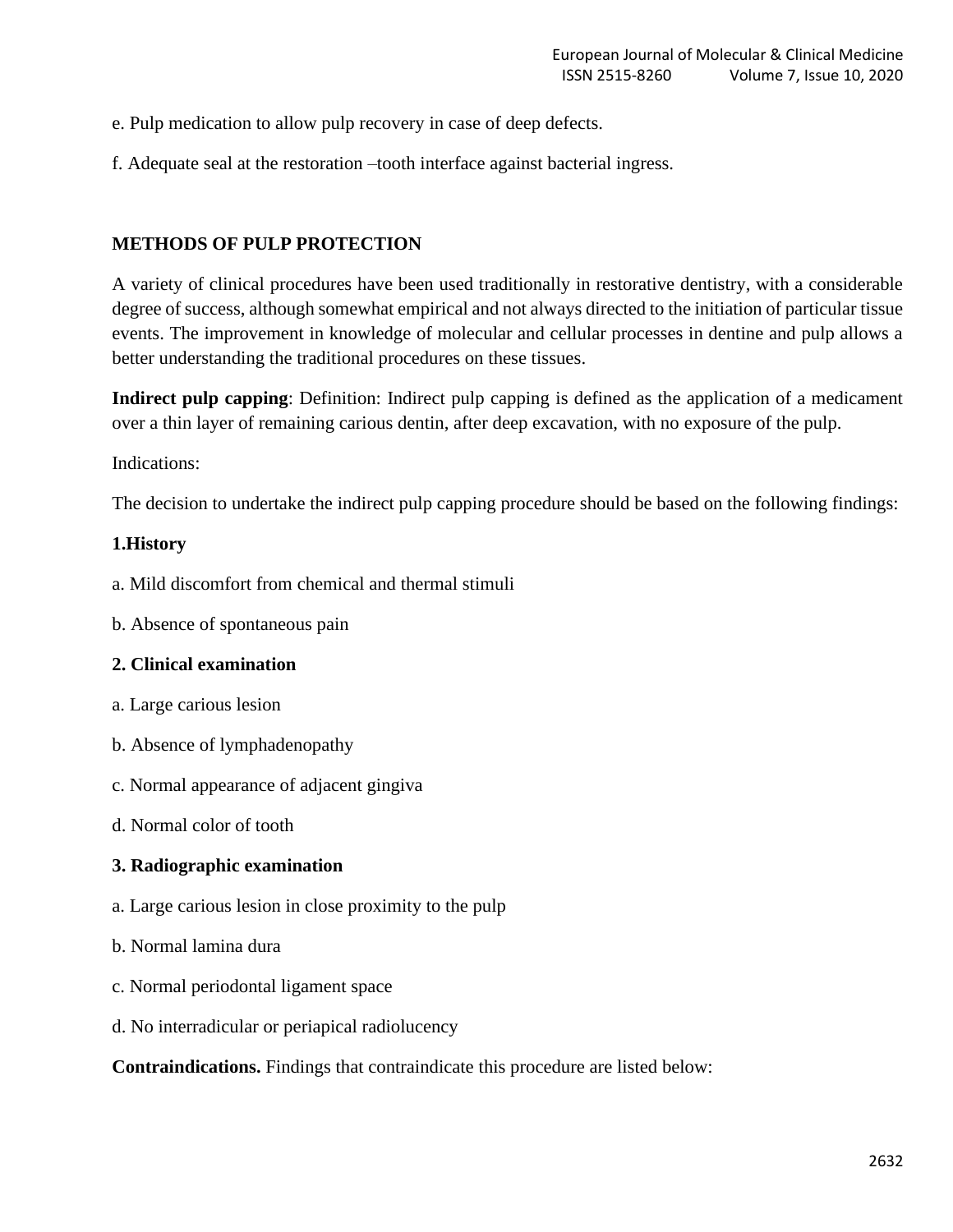# **1. History**

- a. Sharp, penetrating pain that persists after withdrawing stimulus.
- b. Prolonged spontaneous pain, particularly at night.

# **2. Clinical examination**

- a. Excessive tooth mobility
- b. Parulis in the gingiva approximating the roots of the tooth
- c. Tooth discoloration
- d. Non-responsiveness to pulp testing techniques
- 3. Radiographic examination
- a. Large carious lesion with apparent pulp exposure
- b. Interrupted or broken lamina dura
- c. Widened periodontal ligament space
- d. Radiolucency at the root apices or furcation areas.

# **Materials used in indirect pulp capping:**

Calcium hydroxide has been a gold standard for pulp capping and is being used since its use was first described by Zander in 1939[**2**]. Commercial available as Liner, COLTENE (Fig 1).



Fig No.1

It allows the formation of a reparative dentin through cellular differentiation, extracellular matrix secretion, and subsequent mineralization.[3] Various disadvantages such as gradual disintegration and formation of tunnel defects in the newly formed dentin have been commonly witnessed with calcium hydroxide when followed up for longer times**.[4]**.Various newer materials for Indirect Pulp Capping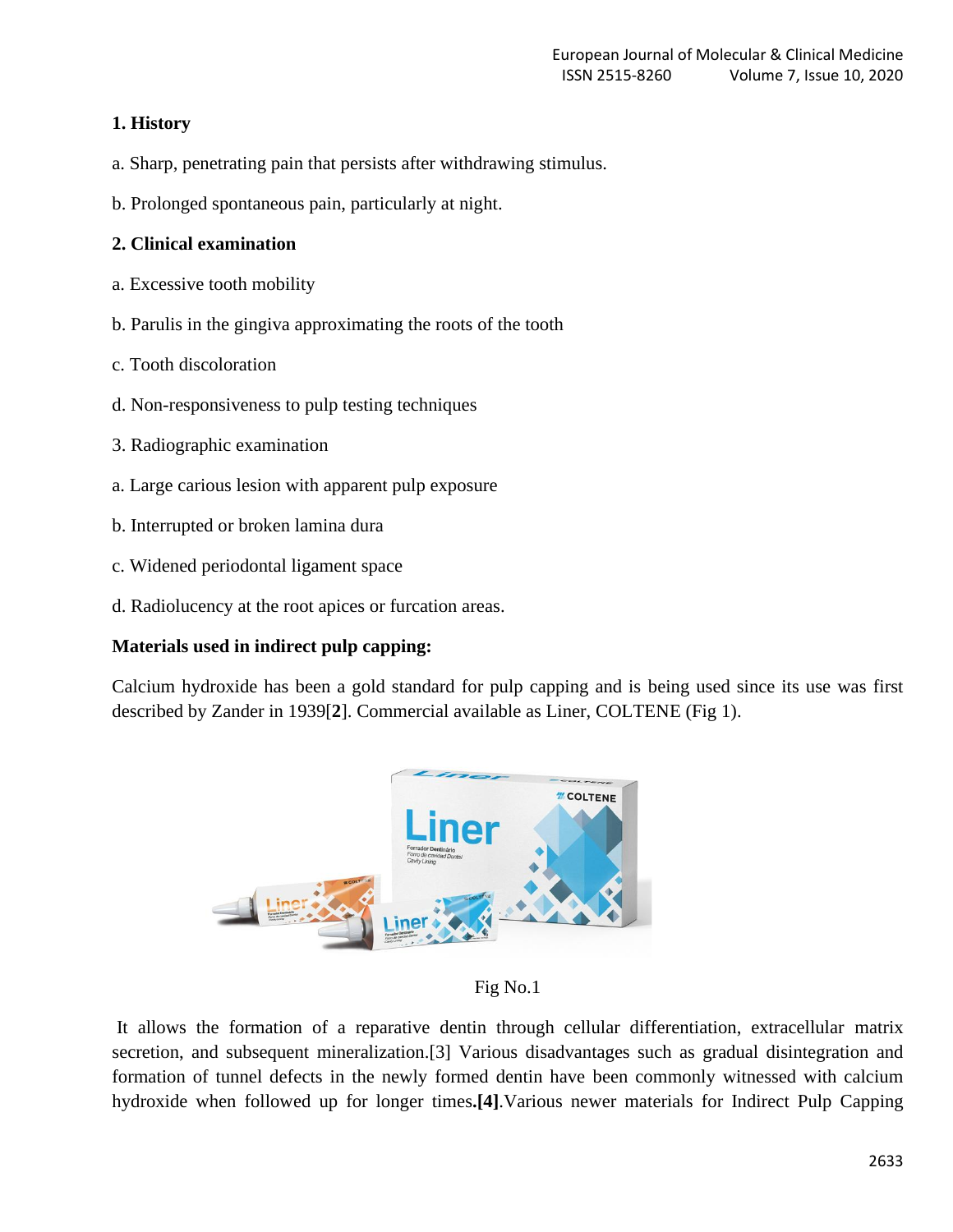including mineral trioxide aggregate (MTA),Calcium phosphate cement and different bioceramic materials (Fig 2)



Fig No.2

The ultimate objective of this treatment is to maintain pulp vitality [5**]**, by arresting the carious process, promoting dentine sclerosis (reducing permeability), stimulating the formation of tertiary dentine, and remineralizing the carious dentine. Success rates of indirect pulp treatment have been reported to be higher than 90% in primary teeth [6**]**, and thus its use is recommended in patients where a preoperative diagnosis suggests no signs of pulp degeneration.

# **Direct pulp capping**:

Definition: According to the recent AAE glossary definition, mechanical pulp exposure refers to an "accidental exposure of the pulp by hand- or engine-driven dental instruments in the absence of dental caries." (Fig 3)





The pulp of a tooth can be exposed due to several causes: caries, trauma or mechanical reasons, the latter typically due to a misadventure during tooth preparation. The direct pulp cap, in which a material is placed directly over the exposed pulp tissue, has been suggested as a way to promote pulp healing and generate reparative dentin. If successful, this procedure precludes the need for more invasive, more extensive and more expensive treatment. A number of factors have been shown to have an impact on direct pulp cap success. It is the purpose of this section to review these factors, with a particular emphasis on the materials that have been used, or suggested for use, in direct pulp capping.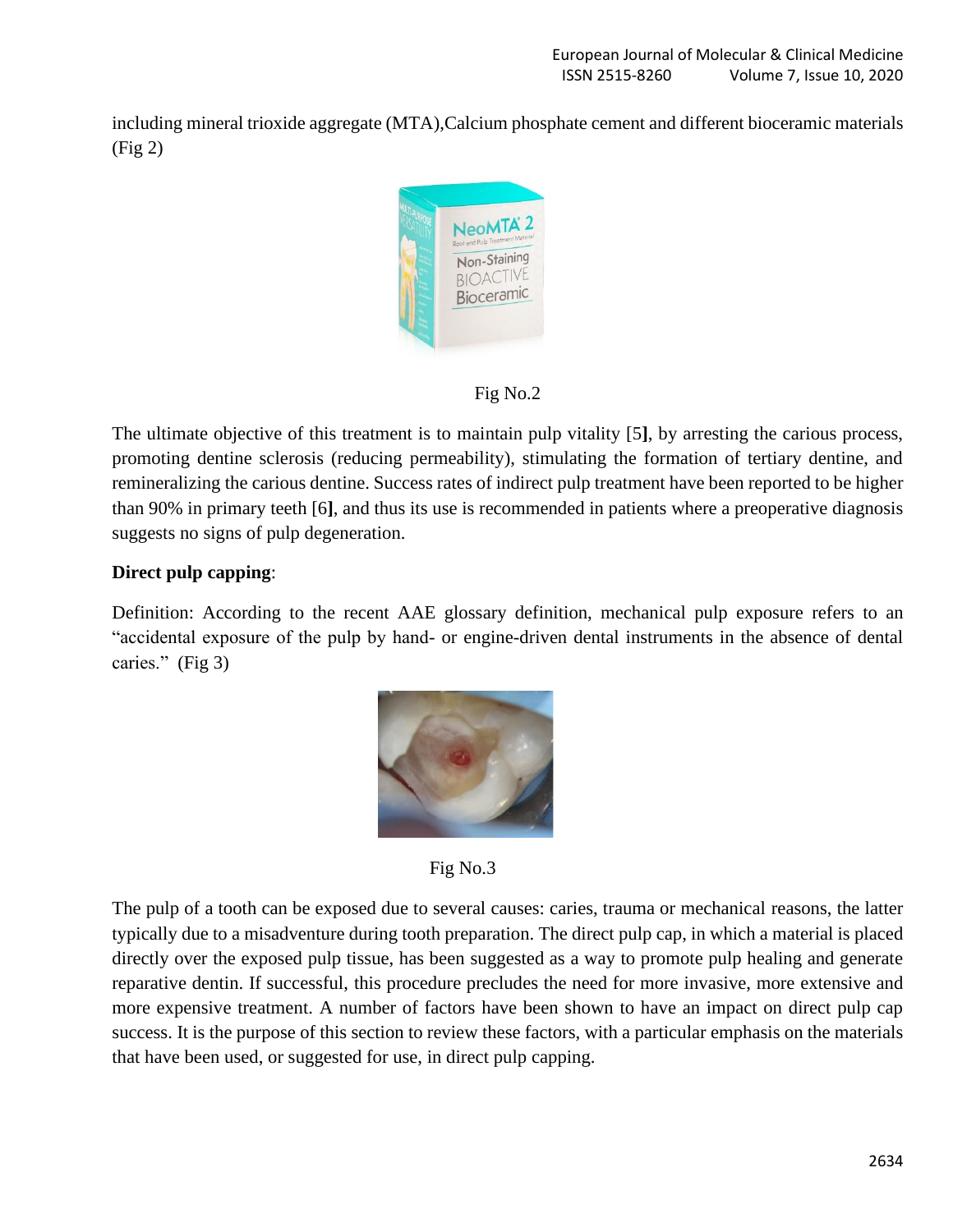Some studies have shown that a tooth is more likely to survive direct pulp capping if the initial exposure is due to mechanical reasons rather than caries. Caries penetration to the pulp will result in bacterial invasion of the pulp, resulting in pulpal inflammation. This leaves the pulp less able to respond and heal, compared to a mechanical exposure in which preexisting inflammation is not present. A logical extension of this is that teeth that are asymptomatic and exhibit no clinical or radiologic signs of pathology at the time of pulp capping tend to fare better than those teeth with such factors present. The placement of a permanent, wellsealed restoration at the time of pulp capping is crucial to clinical success.

**Indications:** Tooth selection for direct pulp capping involves the same vital pulp therapy like, to rule out signs of irreversible pulp inflammation and degeneration. The classic indication for direct pulp capping has been for —pinpoint mechanical exposures that are surrounded with sound dentin. The exposed pulp tissue should be bright red in color and have a slight hemorrhage that is easily controlled with dry cotton pellets applied with minimal pressure. Frigoletto noted that small exposures and a good blood supply have the best healing potential. Although imprecise, the term —pinpoint conveys the concept of smallness to the exposed tissue, which should have the lowest possibility of bacterial access. An empirical guideline has been to limit the technique to exposure diameters of less than 1 mm. Stanley has determined, however, that the size of the exposure is less significant than the quality of the capping technique in avoiding contamination and mechanical trauma to the exposure site and careful application of the medicament to hemostatically controlled pulp tissue. Equally important is the quality of the temporary or permanent restoration to exclude microleakage.

**Contraindications**: Contraindications to direct pulp-capping therapy include a history of

- (1) spontaneous and nocturnal toothaches,
- (2) excessive tooth mobility,
- (3) thickening of the periodontal ligament,
- (4) radiographic evidence of furcal or peri-radicular degeneration,
- (5) uncontrollable hemorrhage at the time of exposure, and
- (6) purulent or serous exudate from the exposure.

**Objectives:** The tooth's vitality should be maintained. Pulp healing and reparative dentin formation should occur. There should be no radiographic evidence of internal or external root resorption, periapical radiolucency, abnormal calcification, or other pathologic changes. Teeth with immature roots should show continued root development and apexogenesis.

**Direct Pulp Capping Materials:** Zinc Oxide Eugenol (ZOE), Calcium Hydroxide, Glass Ionomer (GI)/Resin-Modifed Glass Ionomer (RMGI), Adhesive Systems, Mineral Trioxide Aggregate (MTA),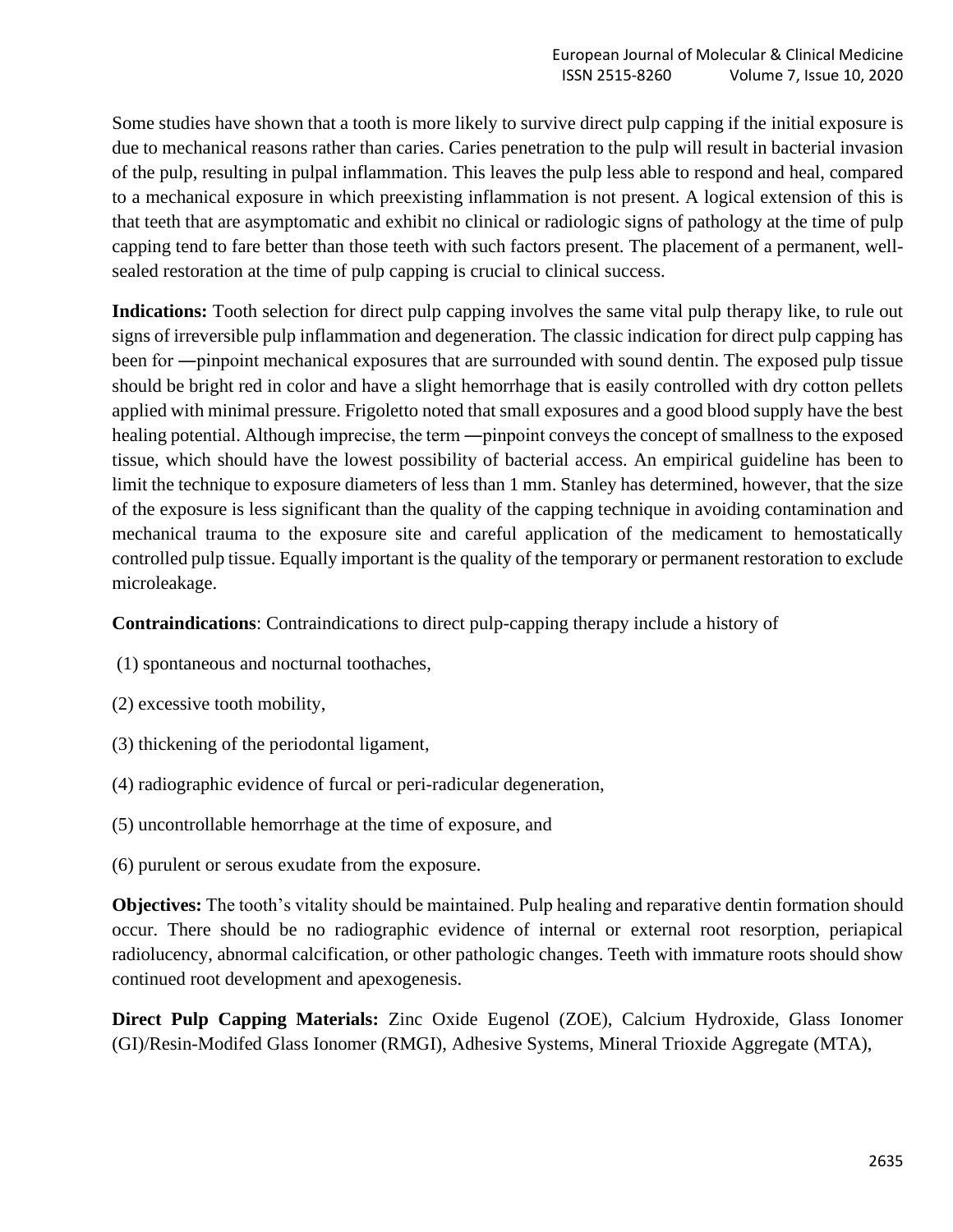# **Pulpotomy**:

Pulp amputation, or pulpotomy, is defined as a procedure in which part of an exposed vital pulp is removed, usually as a means of preserving the vitality and function of the remaining part [7**]**

# **The rationale of pulpotomy is**

To remove the portion of the pulp tissue that has undergone irreversible changes and to leave behind healthy and vital tissue . Pulpotomy is essentially indicated as a treatment of normal pulp or reversible pulpitis associated with a carious lesion or after traumatic pulp exposure in primary teeth and immature permanent teeth [8-13]. In mature permanent teeth, full pulpotomy is actually only indicated as an emergency (routine) procedure before root canal treatment (RCT). During the last decade, in relation with a better understanding of pulp biology and the development of bioactive materials, pulpotomy has been reinvestigated as a definitive treatment of mature permanent teeth. The advantages of maintaining pulp vitality are numerous; this strategy seeks to keep all the functions of pulp, especially the vascularization, innervation, immunocompetency, neurosensory, and proprioceptive functions of the tooth. The dentin-pulp complex would also continue to protect itself by stimulating the formation of tertiary dentin or a mineralized barrier against aggressions[14-15]. Moreover, pulpotomy is technically less complicated, less time-consuming, and less expensive than RCT and could be indicated in difficult endodontic cases.

# **Indications for pulpotomy**

- 1. Tooth has no history of spontaneous pain.
- 2. Tooth has acute minor pain that subsides with analgesics.
- 3. Tooth has no discomfort to percussion, no vestibular swelling and no mobility.
- 4. Radiographic examination shows normal appearance of periodontal attachment.
- 5. Pulp is exposed during caries removal or subsequent to recent trauma.
- 6. Tissue appears vital.
- 7. Bleeding from the pulp excision site stops with isotonic saline irrigation within 2 minutes.

# **Contraindications for Pulpotomy**

- 1. A history of spontaneous toothache (not caused by papillitis resulting from food impaction)
- 2. A nonrestorable tooth where postpulpotomy coronal seal would be inadequate
- 3. A tooth near to exfoliation or if no bone overlies the crown of the permanent successor tooth
- 4. Evidence of periapical or furcal pathosis
- 5. Evidence of pathologic root resorption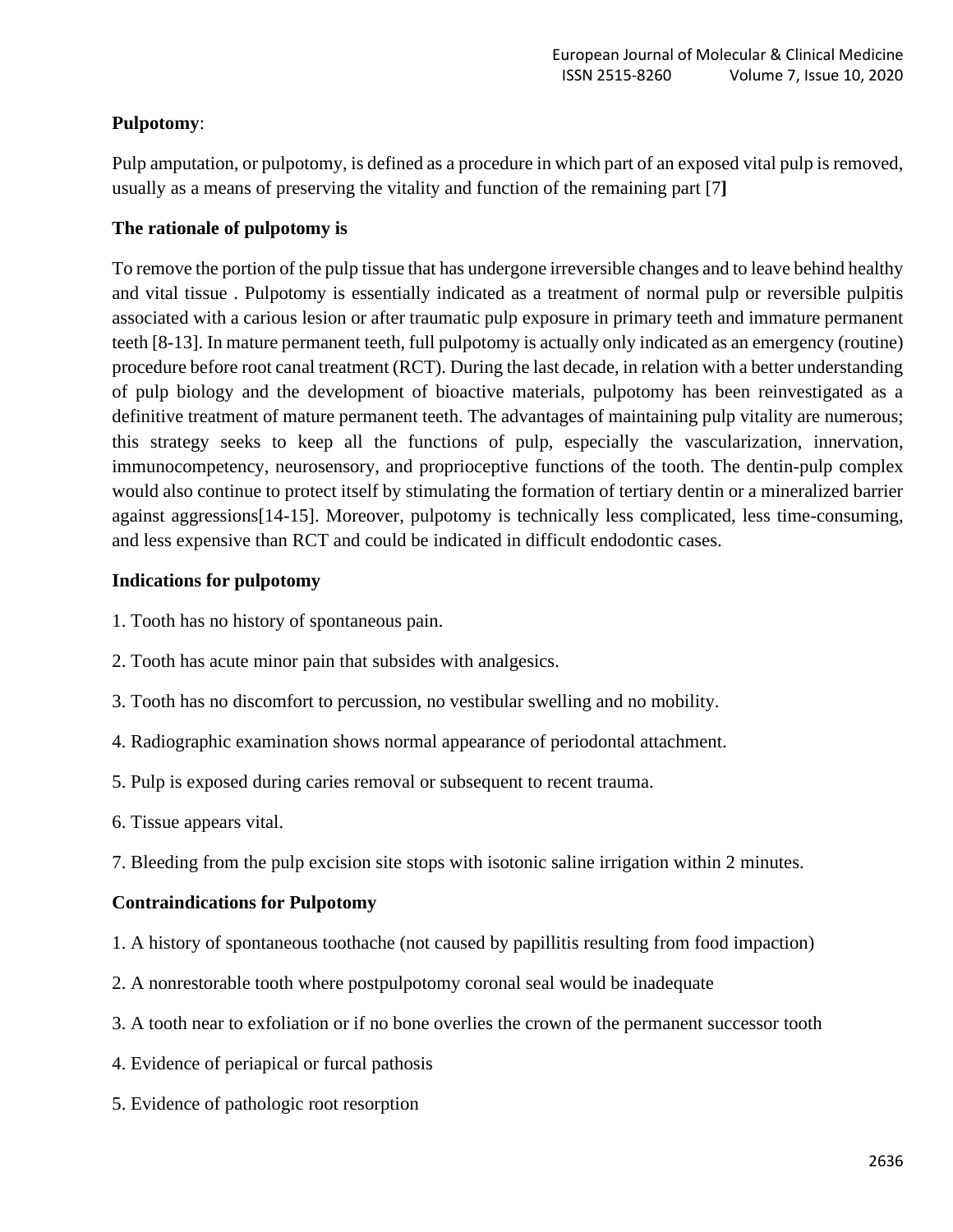- 6. A pulp that does not bleed (necrotic)
- 7. Inability to control radicular pulp hemorrhage following a coronal pulp amputation
- 8. A pulp with serous or purulent drainage
- 9. Presence of a sinus tract

#### **Methods of pulpotomy:**

Pulp curettage/Partial Pulpotomy

Cvek Pulpotomy

Complete Pulpotomy

## **Materials used in pulpotomy**

Various pulpotomy agents, formaldehyde-based materials, electro surgery, lasers, glutaraldehyde, haemostatic medicaments, zinc oxide eugenol, bone morphogenic protein (BMP), collagen and calcium involving, dentin bridge inducing materials, have been recommended from the past to the present. The first pulpotomy agent used for primary teeth, introduced by Sweet, was formocresol (FC), which fixes and mummifies the tissue completely. However, the ideal pulpotomy treatment should leave the radicular pulp vital and healthy and completely enclosed within an odontoblast-lined dentin chamber; calcium hydroxide (CH) was the first medication that induced dentin bridge formation in pulpotomies. Another alternative pulpotomy agent, ferric sulpfte (FS), a haemostatic medicament, has been used because it might minimize the chances for inflammation and thereby prevent internal resorption (IR). In 1995, Torabinejad et al. described mineral trioxide aggregate (MTA) a biocompatible, dentin bridge inducing material and was used as a pulpotomy agent.

### **Recent advancement in vital pulp therapy method**

1) Biodentin

- 2) Endo Sequence Root Repair Material (Bioceramic)
- 3) An MTA-derived pozzolan

4) Lasers : Both Diode laser and Erbium lasers are used as an adjunct in Endodontic therapy.

- 5) Calcium Phosphate Cement (Cpc)
- 6) Hydroxyapatite (HA)
- 7) TheraCal LC
- 8) CEM Cement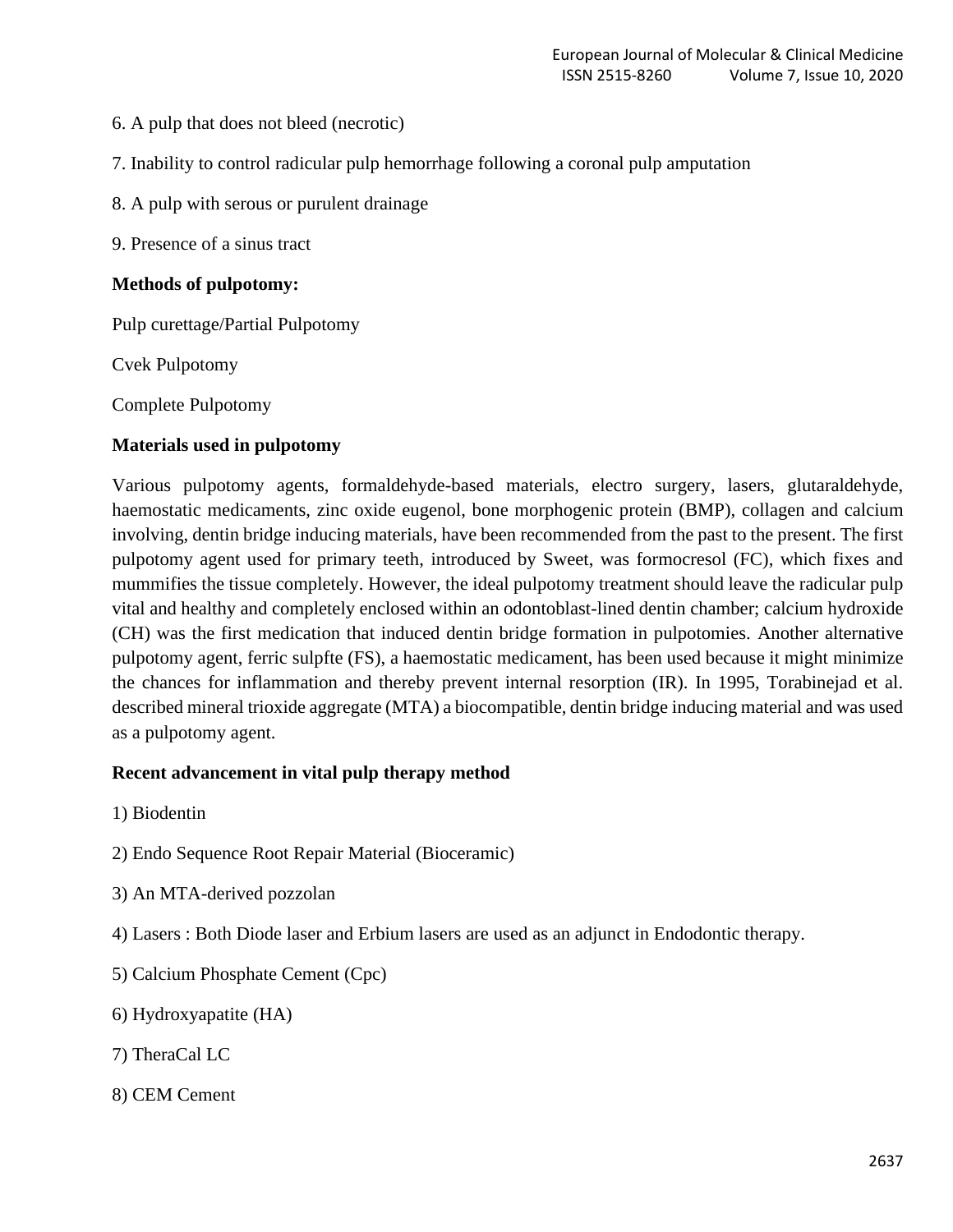- 9) Novel Endodontic Cement (NEC)
- 10) Bioactive Glass (BAG)
- 11) Bone sialoprotein (BSP)-
- 12) Growth Factors-
- 13) Emdogain (Emd)-
- 14) Odontogenic Ameloblast Associated Protein (ODAM)
- 15) Enzymes –
- 16) MMB-TBB resin cement
- 17) MTYA1-Ca-
- 18) Stem Cells –
- 19) Bonding agents:
- 20) Resin Coating Technique in pulp protection:
- 21) Lyophilized freeze dried platelet
- 22) Ankaferd Blood Stopper (ABS)

23) Platelet Rich Plasma(PRP): PRP is generally synthesized from the own blood of the patient and centrifuging in a vortex.Followed by application of the synthesized material in the excavated site.

- 24) Pulpotec
- 25) Nigella Sativa oil (NS)
- 26) Castor Oil Bean (COB)
- 27) Propolis

### **Conclusion:**

Many operative procedures can be traumatic to the pulp and the effects are at least somewhat cumulative. The dental practitioner should be fully aware of the methods and materials that can jeopardise the pulp. Knowledge of proper cavity preparation and its application can greatly reduce pulpal injury. Many materials including cavity varnishes, liners and bases are widely available on the market to reduce the occurrence of pulpal damage. However other important factors that can determine a good pulpal prognosis are patient factors, which include age, previous treatment history, dental characteristics and diet.